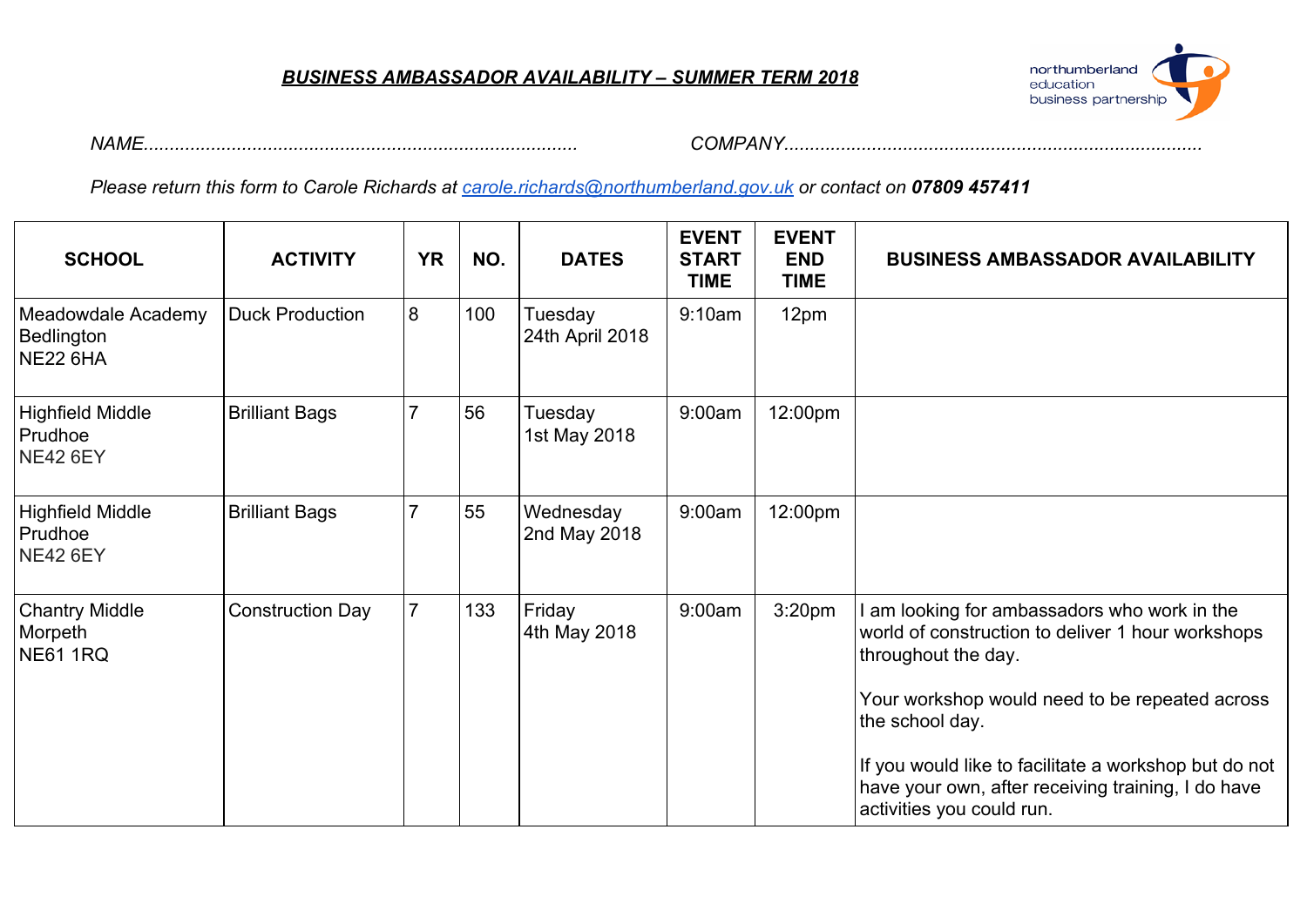| <b>Chantry Middle</b><br>Morpeth<br><b>NE61 1RQ</b> | <b>Career Speed</b><br>Dating  | 8  | 131 | Friday<br>18th May 2018    | 9:00am               | 12:00pm               |                                                                                                                                                                                                                                                                                                                                                                                                                                                                                                                                                                                        |
|-----------------------------------------------------|--------------------------------|----|-----|----------------------------|----------------------|-----------------------|----------------------------------------------------------------------------------------------------------------------------------------------------------------------------------------------------------------------------------------------------------------------------------------------------------------------------------------------------------------------------------------------------------------------------------------------------------------------------------------------------------------------------------------------------------------------------------------|
| <b>Kirkley Hall</b><br>Ponteland<br><b>NE20 0AQ</b> | World of Work<br>Conference    | 8  | 131 | Wednesday<br>23rd May 2018 | 9:00am               | 3:00pm                | am looking for ambassadors who would like to<br>deliver 1 hour workshops throughout the day ie<br>Leadership Skills<br>$\bullet$<br>Life in day of a<br>Teamwork Skill<br><b>Communication Skills</b><br>Problem Solving Skills<br><b>Decision Making Skills</b><br><b>Negotiation Skills</b><br>University Life<br>What an employer looks for in a young<br>employee<br>Your workshop would need to be repeated across<br>the school day.<br>If you would like to facilitate a workshop but do not<br>have your own, after receiving training, I do have<br>activities you could run. |
| <b>Bothal Upper</b><br>Ashington<br><b>NE63 8PL</b> | <b>Careers Speed</b><br>Dating | 3  | 90  | Tuesday<br>5th June 2018   | 9:00am               | 12:10pm               |                                                                                                                                                                                                                                                                                                                                                                                                                                                                                                                                                                                        |
| <b>Central Upper</b><br>Ashington<br>NE630AX        | <b>Careers Speed</b><br>Dating | 3  | 70  | Wednesday<br>6th June 2018 | 9:00am<br><b>TBC</b> | 12:10pm<br><b>TBC</b> |                                                                                                                                                                                                                                                                                                                                                                                                                                                                                                                                                                                        |
| <b>Bedlingtonshire High</b><br><b>NE22 7DS</b>      | Apprenticeship<br>workshop     | 12 | 18  | Thursday<br>7th June 2018  | 9:20am               | 12:40pm               |                                                                                                                                                                                                                                                                                                                                                                                                                                                                                                                                                                                        |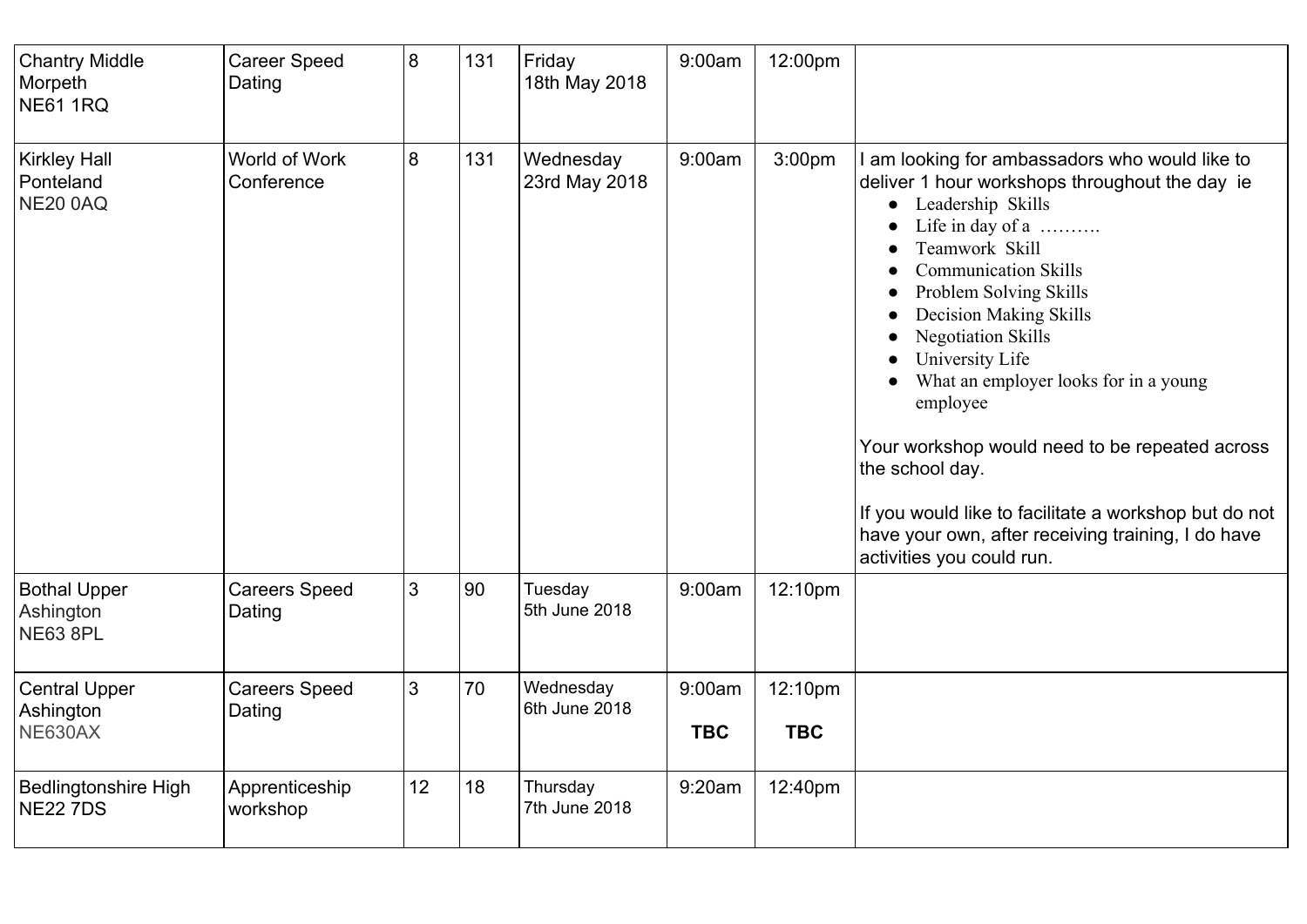| <b>West Jesmond Primary</b><br>Newcastle Upon Tyne<br>NE2 3AJ | <b>Egg Rockets</b>            | $\overline{2}$ | 45  | Monday<br>25th June 2018    | 9:00am | 11:20am |  |
|---------------------------------------------------------------|-------------------------------|----------------|-----|-----------------------------|--------|---------|--|
| <b>Ponteland Middle</b><br><b>NE20 9EY</b>                    | <b>Duck Production</b>        | $\overline{7}$ | 78  | Tuesday<br>26th June 2018   | 9:15am | 11:30am |  |
| <b>Ponteland Middle</b><br><b>NE20 9EY</b>                    | <b>Duck Production</b>        | $\overline{7}$ | 77  | Wednesday<br>27th June 2018 | 9:15am | 11:30am |  |
| <b>West Jesmond Primary</b><br>Newcastle Upon Tyne<br>NE2 3AJ | <b>Egg Rockets</b>            | $\overline{2}$ | 45  | Thursday<br>28th June 2018  | 9:00am | 11:20am |  |
| <b>Highfield Middle</b><br>Prudhoe<br><b>NE42 6EY</b>         | <b>Career Speed</b><br>Dating | 8              | 120 | Friday<br>29th June 2018    | 9:00am | 12:00pm |  |
| <b>Ponteland Middle</b><br><b>NE20 9EY</b>                    | <b>Career Speed</b><br>Dating | 8              | 155 | Tuesday<br>3rd July 2018    | 9:00am | 11:30am |  |
| <b>Highfield Middle</b><br>Prudhoe<br><b>NE42 6EY</b>         | Tetrahedron<br>(2 Builds)     | 6              | 55  | Monday<br>9th July 2018     | 9:00am | 12:00pm |  |
| <b>Highfield Middle</b><br>Prudhoe<br><b>NE42 6EY</b>         | Tetrahedron<br>(2 Builds)     | 6              | 55  | Tuesday<br>10th July 2018   | 9:00am | 12:00pm |  |
| <b>West Jesmond Primary</b><br>Newcastle Upon Tyne<br>NE2 3AJ | <b>Duck Production</b>        | 6              | 90  | Thursday<br>12th July 2018  | 9:00am | 11:20am |  |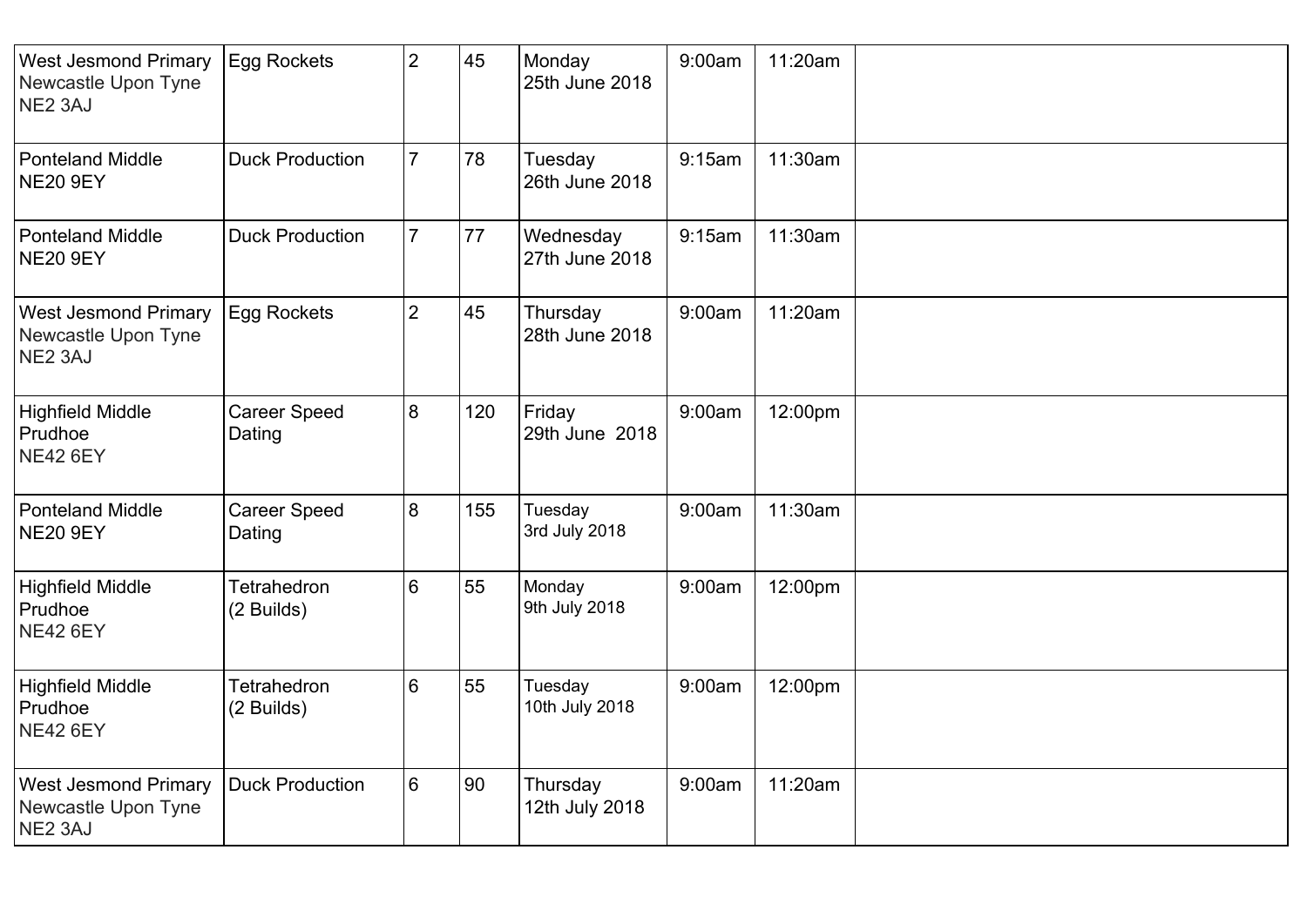| <b>West Jesmond Primary</b><br>Newcastle Upon Tyne<br>NE <sub>2</sub> 3AJ | <b>Career Speed</b><br>Dating | 6 | 90 | Friday<br>13th July 2018<br><b>PROVISIONAL</b><br><b>DATE</b> | 9:00am | 11:20am            |                                                                                                                                                                                                                                                                                                                                                                                                                                                                                                                                                                             |
|---------------------------------------------------------------------------|-------------------------------|---|----|---------------------------------------------------------------|--------|--------------------|-----------------------------------------------------------------------------------------------------------------------------------------------------------------------------------------------------------------------------------------------------------------------------------------------------------------------------------------------------------------------------------------------------------------------------------------------------------------------------------------------------------------------------------------------------------------------------|
| Bothal Upper<br>Ashington<br><b>NE63 8PL</b>                              | World of Work<br>Conference   | 6 | 88 | Wednesday<br>18th July 2018                                   | 9:00am | 3:30 <sub>pm</sub> | I am looking for ambassadors who would like to<br>deliver 1 hour workshops throughout the day ie<br>Leadership Skills<br>Life in day of a<br>Teamwork Skill<br><b>Communication Skills</b><br>Problem Solving Skills<br><b>Decision Making Skills</b><br><b>Negotiation Skills</b><br>University Life<br>What an employer looks for in a young<br>employee<br>Your workshop would need to be repeated across<br>the school day.<br>If you would like to facilitate a workshop but do not<br>have your own, after receiving training, I do have<br>activities you could run. |
| <b>Central Upper</b><br>Ashington<br>NE630AX                              | World of Work<br>Conference   | 6 | 83 | Thursday<br>19th July 2018                                    | 9:00am | 3:30 <sub>pm</sub> | I am looking for ambassadors who would like to<br>deliver 1 hour workshops throughout the day ie<br>Leadership Skills<br>Life in day of a<br>Teamwork Skill<br><b>Communication Skills</b><br><b>Problem Solving Skills</b><br><b>Decision Making Skills</b><br><b>Negotiation Skills</b><br>University Life<br>What an employer looks for in a young<br>employee                                                                                                                                                                                                           |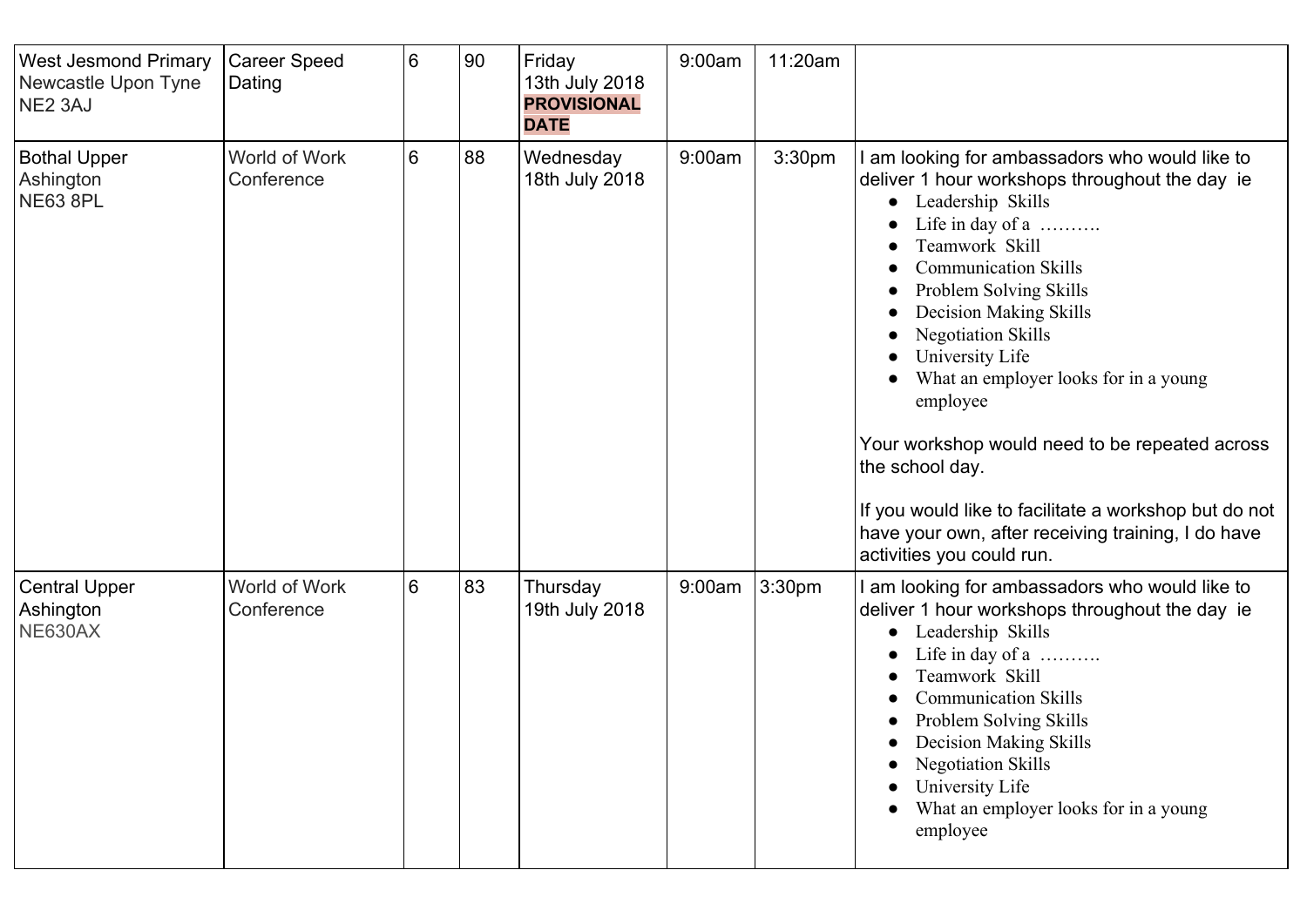|  |  |  | Your workshop would need to be repeated across<br>the school day.                                                                        |
|--|--|--|------------------------------------------------------------------------------------------------------------------------------------------|
|  |  |  | If you would like to facilitate a workshop but do not<br>have your own, after receiving training, I do have<br>activities you could run. |

### **Are you interested in hosting a Sector Tour Bus Event?**

I arrange site visits to your place of work (for approx 15 students) to raise job awareness and to help students better understand your sector, your organisation and job roles.

#### **Overview (this is flexible)**

- Site tour
- Brief overview of your organisation and job roles within
- Meeting and working with staff across the business
- Students to participate in interactive activities

# **Aim**

To allow students to:

- Better understand the work you do
- 'Have a go'
- Rule-in or rule-out your sector avoiding students wasting their time in signing-up for courses then dropping out and becoming NEET (not in education, employment or training)
- Help prepare students for the world of work
- Engage and enthuse about their future

## **Examples:**

Newcastle College delivered a fantastic interactive day to students who were interested in working in the World of Care. The students were afforded the opportunity to work with staff on their mock hospital ward and in their Early Years Unit.

HMRC delivered a fantastic interactive day to students who were interested in becoming a Civil Servant. During the morning session the students worked with HMRC Apprentices to better understand the digital world. After lunch we spent the afternoon with International Case Workers.